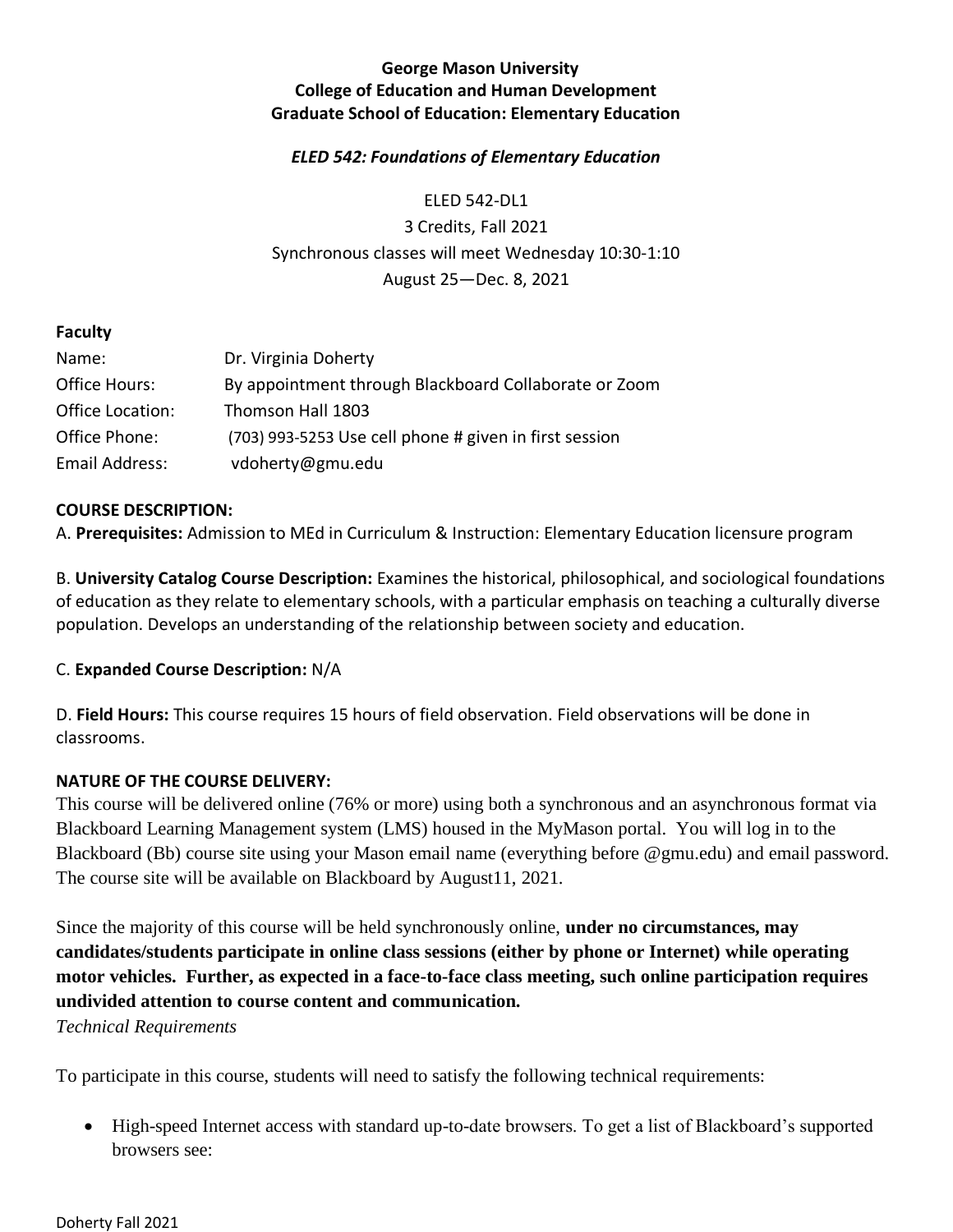[https://help.blackboard.com/Learn/Student/Getting\\_Started/Browser\\_Support#supported-browsers](https://help.blackboard.com/Learn/Student/Getting_Started/Browser_Support#supported-browsers)

To get a list of supported operation systems on different devices see: [https://help.blackboard.com/Learn/Student/Getting\\_Started/Browser\\_Support#tested-devices-and](https://help.blackboard.com/Learn/Student/Getting_Started/Browser_Support#tested-devices-and-operating-systems)[operating-systems](https://help.blackboard.com/Learn/Student/Getting_Started/Browser_Support#tested-devices-and-operating-systems)

- Students must maintain consistent and reliable access to their GMU email and Blackboard, as these are the official methods of communication for this course.
- Students may need a headset microphone for use with the Blackboard Collaborate web conferencing tool.
- Students may be asked to create logins and passwords on supplemental websites and/or to download trial software to their computer or tablet as part of course requirements.
- The following software plug-ins and software for PCs and Macs, respectively, are available for free download:
	- o Adobe Acrobat Reader: <https://get.adobe.com/reader/>
	- o Windows Media Player: <https://support.microsoft.com/en-us/help/14209/get-windows-media-player>
	- o Apple Quick Time Player: [www.apple.com/quicktime/download/](http://www.apple.com/quicktime/download/)
	- o Zoom <https://zoom.us/>

# *Expectations*

- Course Week: Our course week will begin on Wednesday, the day that our synchronous meetings take place as indicated on the Schedule of Classes.
- Log-in Frequency:

Students must actively check the course Blackboard site and their GMU email for communications from the instructor, class discussions, and/or access to course materials at least 3 times per week. In addition, students must log-in for all scheduled online synchronous meetings.

• Participation:

Students are expected to actively engage in all course activities throughout the semester, which includes viewing all course materials, completing course activities and assignments, and participating in course discussions and group interactions. **All communication from the university, college, school, and program will be sent to students solely through their Mason email account**.

• Technical Competence:

Students are expected to demonstrate competence in the use of all course technology. Students who are struggling with technical components of the course are expected to seek assistance from the instructor and/or College or University technical services.

• Technical Issues:

Students should anticipate some technical difficulties during the semester and should, therefore, budget their time accordingly. Late work will not be accepted based on individual technical issues.

• Workload:

Please be aware that this course is **not** self-paced. Students are expected to meet *specific deadlines* and *due dates* listed in the **Class Schedule** section of this syllabus. It is the student's responsibility to keep track of the weekly course schedule of topics, readings, activities and assignments due.

• Instructor Support:

Students may schedule a one-on-one meeting to discuss course requirements, content or other courserelated issues. Students can meet with the instructor via telephone or web conference. Students should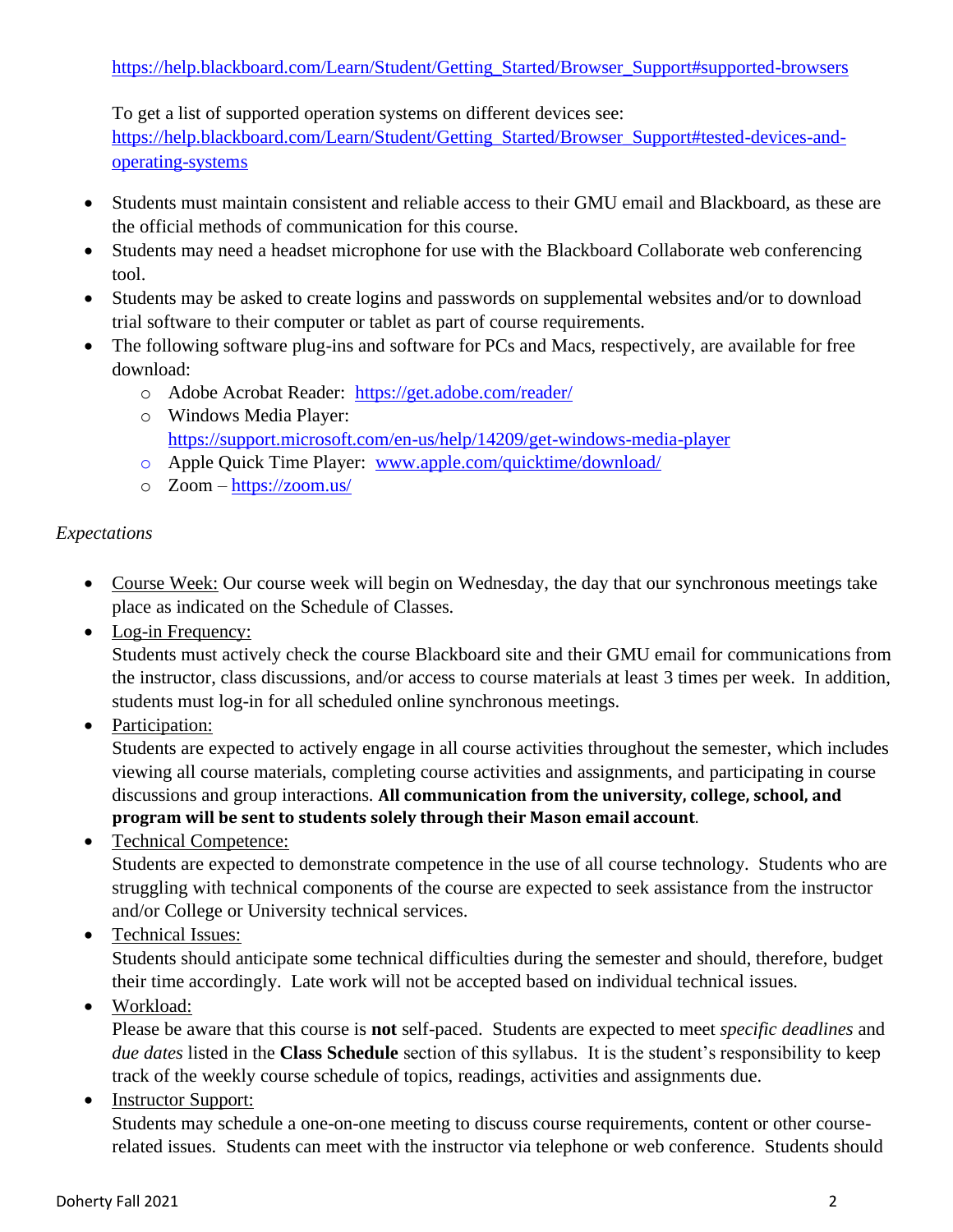email the instructor to schedule a one-on-one session, including their preferred meeting method and suggested dates/times. The instructor will hold periodic virtual office hours during the course as needed.

• Netiquette:

The course environment is a collaborative space. Experience shows that even an innocent remark typed in the online environment can be misconstrued. Students must always re-read their responses carefully before posting them, so as others do not consider them as personal offenses. *Be positive in your approach with others and diplomatic in selecting your words*. Remember that you are not competing with classmates, but sharing information and learning from others. All faculty are similarly expected to be respectful in all communications.

• Accommodations:

Online learners who require effective accommodations to insure accessibility must be registered with George Mason University Disability Services.

## **LEARNER OUTCOMES:**

This course is designed to enable students to do the following:

- 1. identify important historical, philosophical, and sociological foundations underlying the role, development, and organization of public educational practice;
- 2. discuss contemporary educational initiatives and analyze their impact on educating a culturally diverse population of students;
- 3. discuss laws related to students' and teachers' rights and responsibilities
- 4. exhibit knowledge, skills, and work processes representative of an innovative professional in a global and digital society
- 5. understand local and global societal issues and responsibilities in an evolving digital culture and exhibit legal and ethical behavior in their professional practices.

## **PROFESSIONAL STANDARDS:**

## **Upon completion of this course, students will have met the following professional standards: National Council for Accreditation of Teacher Education Program Standards for Elementary Teacher Preparation**

- 1. Candidates use their knowledge and understanding of individual and group motivation and behavior among students at the K-6 level to foster active engagement in learning, self motivation, and positive social interaction and to create a supportive learning environment.
- 2. Candidates use their knowledge and understanding of effective verbal, nonverbal, and media communication techniques to foster active inquiry, collaboration, and supportive interaction in the elementary classroom.
- 3. Candidates understand practices and behaviors that identify and develop the competence of a professional career teacher.

# **Association of Childhood Education International Standards**

- 3.2 Adaptation to diverse students—Candidates understand how elementary students differ in their development and approaches to learning, and create instructional opportunities that are adapted to diverse students.
- 5.1 Professional growth, reflections, and evaluation—Candidates are aware of and reflect on their practice in light of research on teaching, professional ethics, and resources available for professional learning; they continually evaluate the effects of their professional decisions and actions on students, families, and other professionals in the learning community and actively seek out opportunities to grow professionally.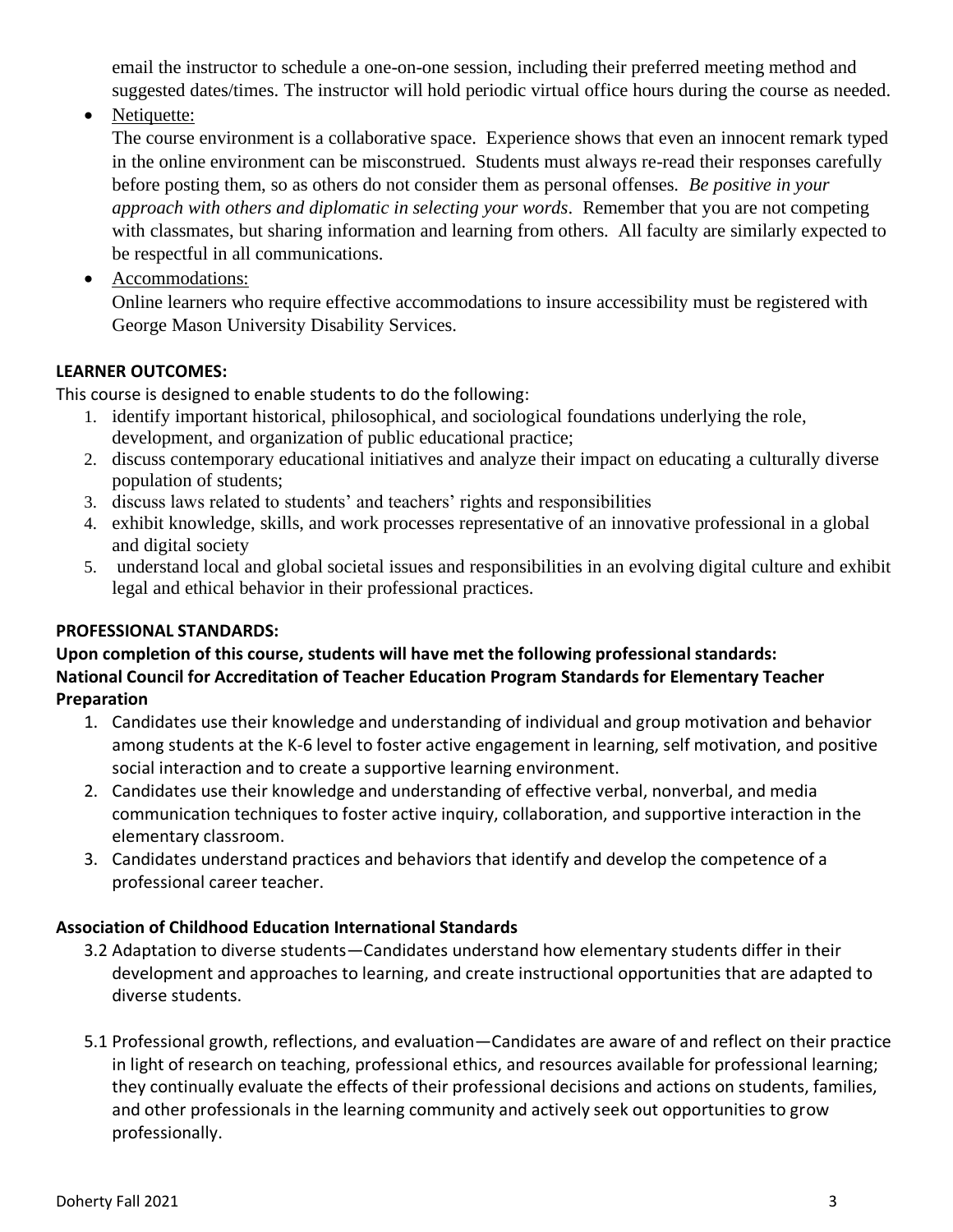#### **InTASC Standards**

Standard 2: The teacher uses understanding of individual differences and diverse cultures and communities to ensure inclusive learning environments that enable each learner to meet high standards.

Standard 9: Professional Learning and Ethical Practice: The teacher engages in ongoing professional learning and uses evidence to continually evaluate his/her practice, particularly the effects of his/her choices and actions on others (learners, families, other professionals, and the community), and adapts practice to meet the needs of each learner.

### **8 VAC 20-25-30. Technology standards**

- A. Instructional personnel shall be able to demonstrate effective use of a computer system and utilize computer software.
- B. Instructional personnel shall be able to apply knowledge of terms associated with educational computing and technology.
- C. Instructional personnel shall be able to apply computer productivity tools for professional use.
- D. Instructional personnel shall be able to use electronic technologies to access and exchange information.

### **REQUIRED TEXTS:**

- Canestrari, A. & Marlowe, B. (2021). *Educational Foundations: An Anthology of Critical Readings (4th edition).* Sage.
- Lewis, A.E. & Diamond, J.B. (2015). *Despite the best intentions: How racial inequality thrives in good schools*. New York: Oxford UP. Or you can download Despite the Best Intentions through GMU library for **free**.

<https://ebookcentral-proquest-com.mutex.gmu.edu/lib/GMU/detail.action?docID=2101588>

Virginia's Standards of Learning for K-6 [\(http://www.pen.k12.va.us\)](http://www.pen.k12.va.us/)

Additional selected readings will be posted on Blackboard in the Weekly module for that week.

#### **COURSE PERFORMANCE EVALUATION:**

Students are expected to submit all assignments on time in the manner outlined by the instructor (e.g., Blackboard or email).

#### **COURSE ASSIGNMENTS:**

#### **1. Assignment Descriptions**

#### *a. Participation*

This course operates with the assumption that knowledge is socially constructed and the most meaningful learning opportunities are those where you have the opportunity to offer and explore diverse perspectives with peers. To do this it is expected that **you are on time and attend all asynchronous/synchronous online meetings outlined within the syllabus**. Absence from class to observe a religious holiday, to serve jury duty, or to participate in required military service, and medical emergencies are exceptions to the above policy. If you anticipate being absent for any of these reasons, please make arrangements at least 48 hours in advance. In addition, you are expected to be on time to class each week unless advance notice has been provided to the instructor.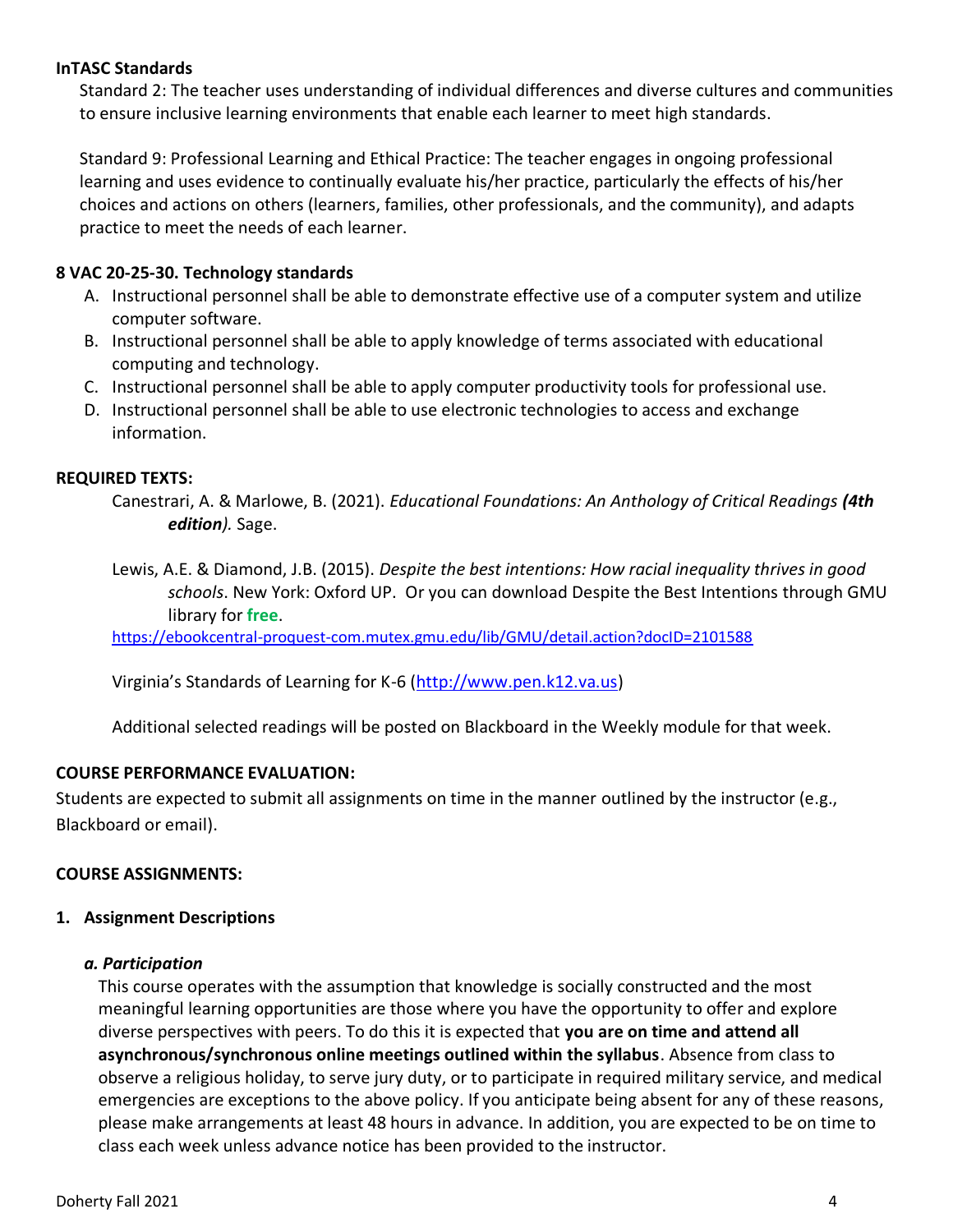Class participation is vitally important in a course such as this. Each class session we will have readings to discuss, ideas to unpack, and activities to do. Not participating will be reflected with a zero for the week and as an absence. **Students with two or more absences will not receive credit for the course.** 

In addition to the readings, you may be asked to watch videos, collect information, or explore other online resources **prior** to class. Sometimes, guiding question(s) or tasks related to the readings and these resources will be posted to establish a purpose for reading. These guiding questions or activities will be directly related to discussion for the session. Activities may require you to respond to a specific question, create a representation of ideas from the reading (e.g. concept map, picture), or analyze a piece of text or student work based on your understandings of the readings and other resources.

The products of these activities support learning in class meetings. Additionally, classroom activities may include simulations, debates, book club meetings, examination of student work, and quickwrites.

**On Zoom, you will use your webcam during all sessions.**

**The professor reserves the right to modify or alter assignments, tasks, due dates, and other requirements during the duration of the course to maximize the learning experience. \*All assignments subject to change due to Covid-19 changes and restrictions.**

### *a. Participation Guidelines*

Different discussion structures will be organized to maximize participation and community building. This includes partners, small groups, and whole class discussion. You will be responsible for participating in discussion according to the expectations and norms of the class. These expectations and norms will apply for online discussion as dictated by our schedule. Some discussion board forums will carry point value.

## *b. Educational History*

We know from the research literature that our prior school experiences as a student (a.k.a. our apprenticeship of observation - Lortie, 1974) wield incredible influence on our views of teaching and learning. Therefore, it is essential that we explore our K-12 school experiences so that each of us is aware of the pre-existing perceptions that we bring to teacher preparation. This is also an opportunity for me to get to know you better as a learner and to find out the ways in which I can build upon your experiences and support your interests, strengths, skills, and perceived challenges or weaknesses.

Your Educational History should be 3-5 pages in length and should be an introspective summary/reflection on your memories of teaching/learning across your educational experiences:

- Elementary school
- Middle school
- High School
- College

Questions to guide your introspection and reflection can include:

- When was a time that you felt **seen** as an individual or as a learner by an educator (e.g. teacher, coach, advisor, staff member, principal, professor, etc.)? Why? What did that person see that others did not?
- What strengths and strategies have you employed to be successful in your educational experiences? When was a time these strategies were not successful?
- What challenges have you encountered in your educational experiences? Why do you think you encountered them? What was the outcome?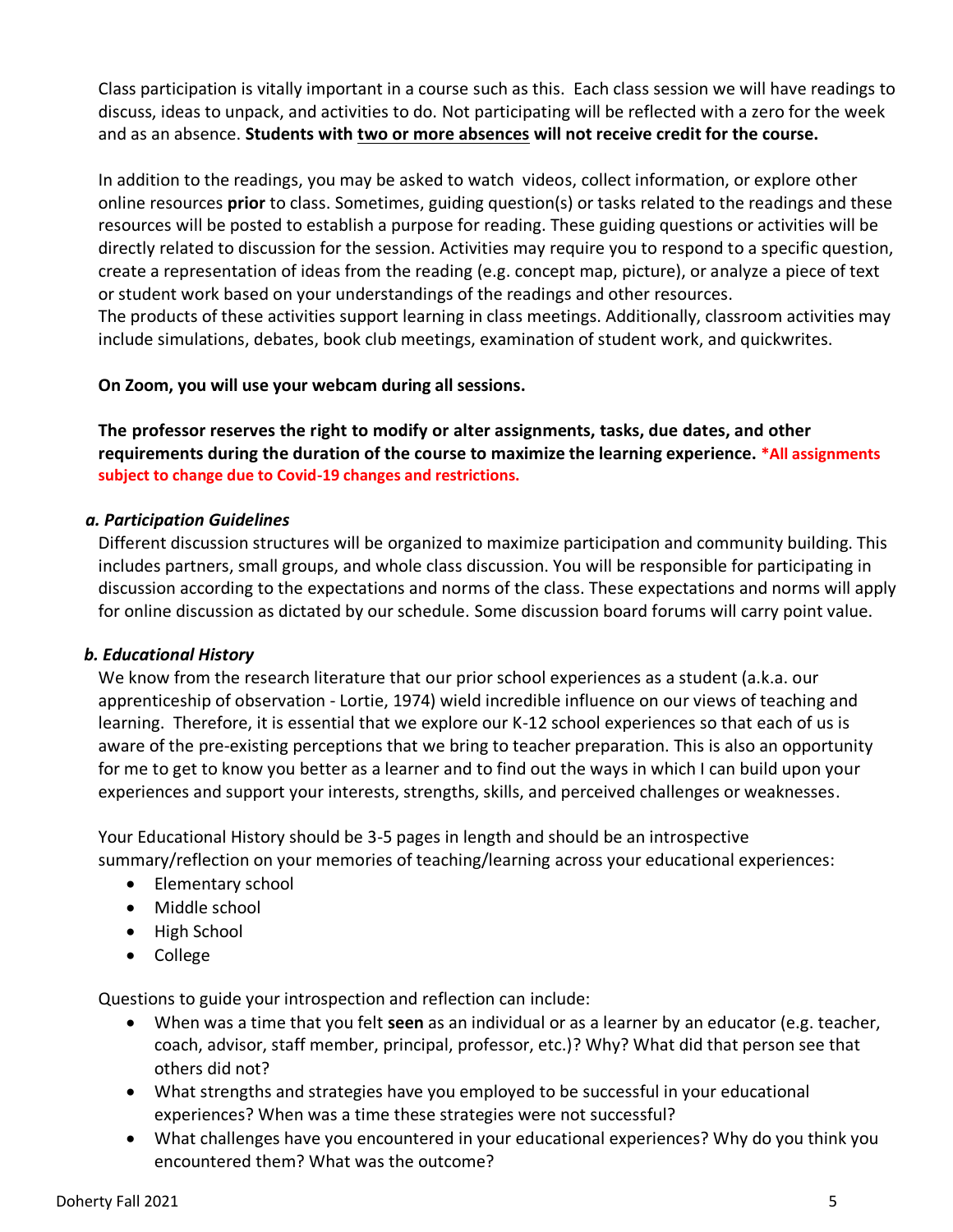• When was a time that you felt unseen/misunderstood/overlooked as an individual or as a learner by an educator (e.g. teacher, coach, advisor, staff member, principal, professor, etc.)? Why?

Your Educational History is due Sept. 15th by midnight. You will submit it through the assignments tab on Blackboard.

## *c. Teacher Beliefs: Developing a Vision Statement*

You will identify, develop, and refine your beliefs about what teaching and learning entails. These beliefs will likely to shift, grow, and deepen as you gain more experience in the classroom and deepen your knowledge of theory and practice. As we begin this program, we often aspire to something that we are not yet able to do or that we don't do consistently. This assignment serves as an initial tool to uncover what we think is best for teaching and learning and whether this is reflected in our actual teaching practice to support the acquisition of new knowledge and reflective examination of your own teaching practice.

Throughout the course, we will reflect on the prompts below and consider how they relate to one another. We will also take time to consider areas that intersect and sources of tension in your beliefs and preferred practices. You will create a 'working document' (format discussed in class) that reflects how your thoughts are changing/evolving and we will revisit this to refine/expand your thoughts.

Your 'working document' should include your final beliefs statement which will address each of the following prompts:

- I believe that learning...
- I believe that teaching...
- I believe the purpose of schooling is...
- I believe my classroom is...
- I believe my students learn best when **they**…
- I believe my students learn best when **I**…
- I believe community/family is/are...
- I believe collaboration is...
- My professional goals as a teacher are…

This document serves as an evolving draft of your beliefs and you will submit this draft to me (vdoherty@gmu.edu). Your ideas are expected to be "in progress" so questions and wonderings are acceptable for this draft, due on **Sept 8th**. You **will email me your draft** before class, and have it available in class for peer review.

The final **Vision Statement** should draw upon your draft and other sources of reflective learning and **be only 1-3 sentences**. Ergo, this should be succinct and get at the core of what you believe about teaching and learning. For example, here is my vision statement:

*My vision as a teacher educator is to develop future teachers who embrace and validate cultural and linguistic differences by carefully building relationships as well as creating a collaborative learning community that best allows instruction to occur for all students.* 

Your final vision statement is due on the last day of class, Dec. 1st. For full credit, you will upload your statement **as well as your final full draft/notes by that date**.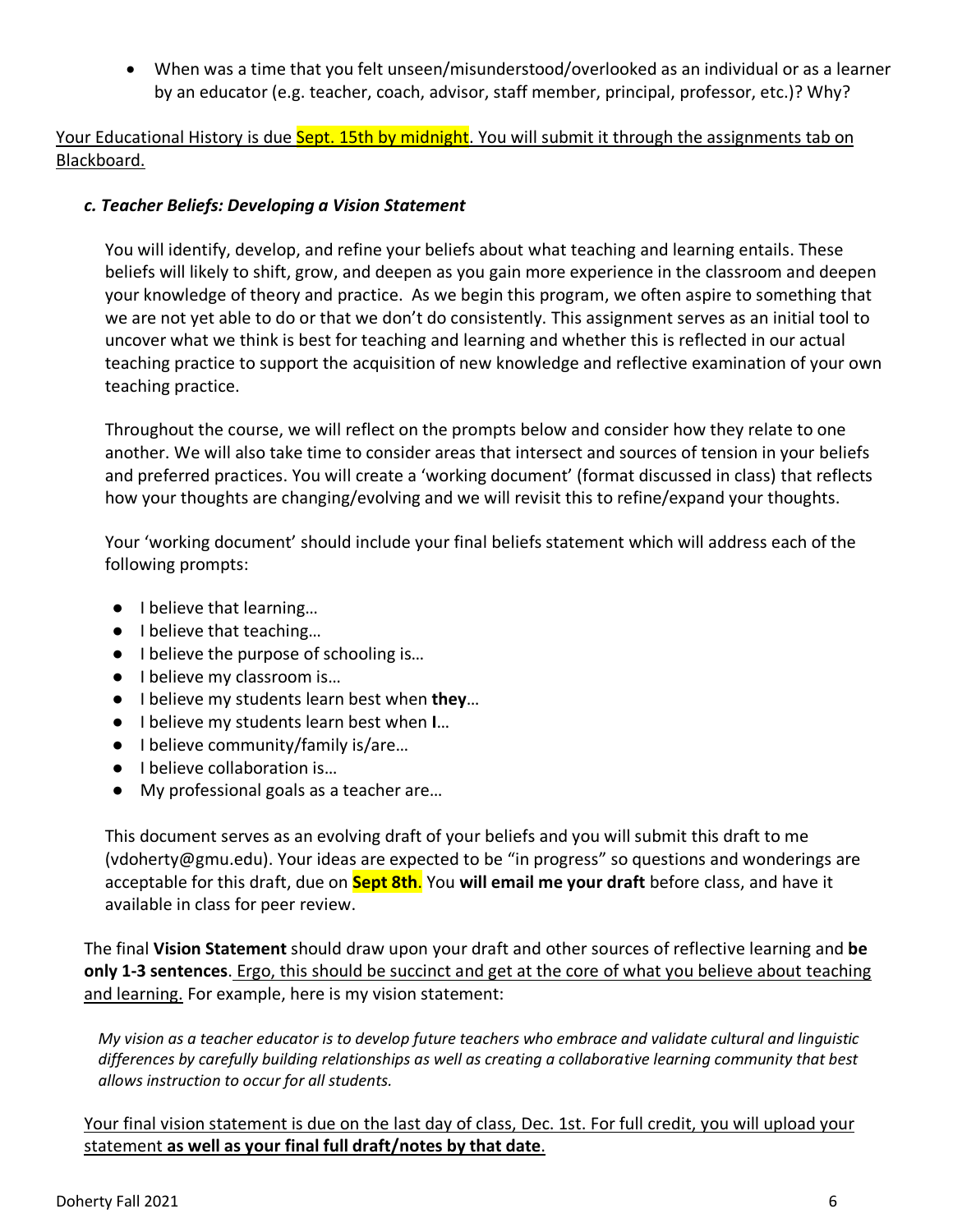### *d. Professional Issues for Teachers: Roundtable discussion*

What professional issues confront teachers in their day to day lives? For this assignment, you can consider an education issue as it relates to culture, religion, race, language, ability, gender, and socioeconomic class, as well as any broader topic of your interest.

To this end, you will select and analyze a professional issue that is of particular interest or importance to you. You will research this issue, noting historical significance and current trends/perspectives based on peer-reviewed articles. You will reflect upon how this issue relates to your own experiences, with connections to your current field placement. You will come to class prepared to discuss via roundtable sharing your presentation with your audience. We will discuss the roundtable format in class, A rubric is provided in the Assessments Tab of Blackboard.

The process of brainstorming, research, and initial analysis of your issue will be supported in class with contact with Education Librarian (Anne Driscoll,) as well as peer conferences.

The presentation must be posted on Discussion Board on  $Oct. 27$ , the day of the presentation.

## *e. Special Education (SPED) and English Language Learner (ELL) Portfolios ---- PBA*

The purpose of this assignment is to integrate your course readings and field experience observations. This will be accomplished through the completion of a series of activities that include readings/reflections, as well as observations. Four Parts will be uploaded into Blackboard to create a portfolio.

## • **Portfolio Part #1**

MODULE: *The Pre-Referral Process: Procedures for Supporting Students with Academic and Behavioral Concerns*

## o <https://iris.peabody.vanderbilt.edu/module/preref/>

Copy and paste the questions from the assessment into a word document. Answer the questions, showing what you learned from the module. Express in your own words—do not cut and paste from the module.

## o **Portfolio Part #2**

COMPLETE THE FOLLOWING READINGS:

- o Attention-Deficit/Hyperactivity Disorder: [https://www.nami.org/getattachment/Learn-](https://www.nami.org/getattachment/Learn-More/Mental-Health-Fact-Sheet-Library/ADHD-Fact-Sheet.pdf)[More/Mental-Health-Fact-Sheet-Library/ADHD-Fact-Sheet.pdf](https://www.nami.org/getattachment/Learn-More/Mental-Health-Fact-Sheet-Library/ADHD-Fact-Sheet.pdf)
- o IDEA 2004 Close Up: Evaluation and Eligibility for Specific Learning Disabilities (SLD): [https://www.greatschools.org/gk/articles/evaluation-and-eligibility-for-specific-learning](https://www.greatschools.org/gk/articles/evaluation-and-eligibility-for-specific-learning-disabilities/)[disabilities/](https://www.greatschools.org/gk/articles/evaluation-and-eligibility-for-specific-learning-disabilities/)
- o Language-Based Learning Disabilities: <https://www.asha.org/public/speech/disorders/LBLD.htm>
- o Learning Disabilities: [http://www.parentcenterhub.org/wp](http://www.parentcenterhub.org/wp-content/uploads/repo_items/fs7.pdf)[content/uploads/repo\\_items/fs7.pdf](http://www.parentcenterhub.org/wp-content/uploads/repo_items/fs7.pdf)
- o Speech & Language Impairments: [http://www.parentcenterhub.org/wp](http://www.parentcenterhub.org/wp-content/uploads/repo_items/fs11.pdf)[content/uploads/repo\\_items/fs11.pdf](http://www.parentcenterhub.org/wp-content/uploads/repo_items/fs11.pdf)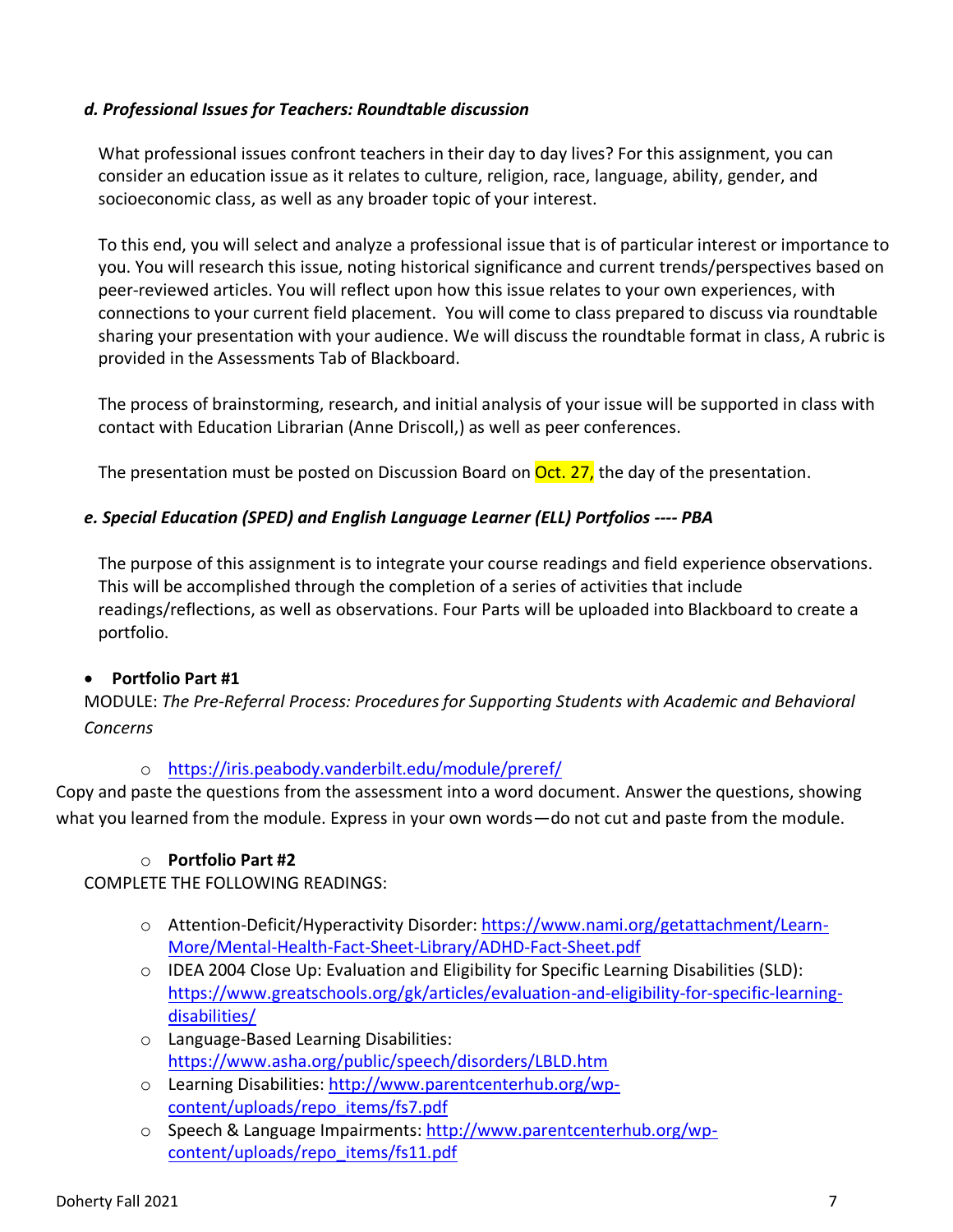## o F.A.T. City video<https://www.youtube.com/watch?v=Q3UNdbxk3xs>

REFLECTION: Complete a 2-3 page reflection on what you have learned about teaching students with special needs, from the articles, video and course materials. Suggested prompts are "I learned..." and/or "Prior to... I believed". Post to Bb through the Assessment tab. Be sure to reference the articles, videos and other resources that you use.

You should submit the portfolio parts 1 and 2 Nov. 16th.

## • **Portfolio Part #3**

MODULE: *Teaching English Language Learners: Effective Instructional Practices*

- o <https://iris.peabody.vanderbilt.edu/module/ell/>
- Copy and paste the questions from the assessment into a word document. Answer the questions, showing what you learned from the module. Express in your own words—do not cut and paste from the module.

# • **Portfolio Part #4**

COMPLETE THE FOLLOWING READINGS:

- Best Practice for ELLs: Peer-Assisted Learning: [http://www.readingrockets.org/article/best-practice](http://www.readingrockets.org/article/best-practice-ells-peer-assisted-learning)[ells-peer-assisted-learning](http://www.readingrockets.org/article/best-practice-ells-peer-assisted-learning)
- A Multidimensional Approach to Vocabulary Instruction: Supporting English Language Learners in Inclusive Classrooms [http://www.readingrockets.org/article/multidimensional-approach-vocabulary](http://www.readingrockets.org/article/multidimensional-approach-vocabulary-instruction-supporting-english-language-learners)[instruction-supporting-english-language-learners](http://www.readingrockets.org/article/multidimensional-approach-vocabulary-instruction-supporting-english-language-learners)
- Being Bilingual May Help Autistic Children http://www.independent.co.uk/life-style/bilingual-autistic-children-study-two-languages-speakcommunication-relationships-a8162086.html
- Culturally Responsive Pedagogy [https://www.brown.edu/academics/education-alliance/teaching](https://www.brown.edu/academics/education-alliance/teaching-diverse-learners/strategies-0/culturally-responsive-teaching-0)[diverse-learners/strategies-0/culturally-responsive-teaching-0](https://www.brown.edu/academics/education-alliance/teaching-diverse-learners/strategies-0/culturally-responsive-teaching-0)

- Standards-based Writing for ELLs<http://www.colorincolorado.org/article/standards-based-writing-ells> REFLECTION: Complete a 2-3 page reflection on what you have learned about teaching English learners from the articles and course materials. Suggested prompts are "I learned..." and/or "Prior to... I believed". Post to Bb, through Asignments tab. Parts 3 and 4 are due Nov. 23<sup>rd th</sup> by midnight. Please include references and citations for the articles, videos, and other resources that you use in your reflection.

# *f*. **Reflective Journal prompts**

During the course you will have three (3) journal prompts that ask you to dig deeply into what the readings mean to you personally and how you can connect what we read to your own ideas and practice. You will use both the texts and selected articles to make these connections. Each journal response should be a minimum of two deeply reflective paragraphs which show how your knowledge base has been expanded through reading the selected articles. The dates for these journal responses are listed in the weekly schedule. The expanded journal prompt will be posted in the folder for the week that they are due.

*g.* Fieldwork observations: Fifteen hours of field experience are required for this course (as well as any other course that you are taking). You will submit a Fieldwork log (15 hours/10 points) and a 2 page reflection on what you learned from your fieldwork observations. (5 points)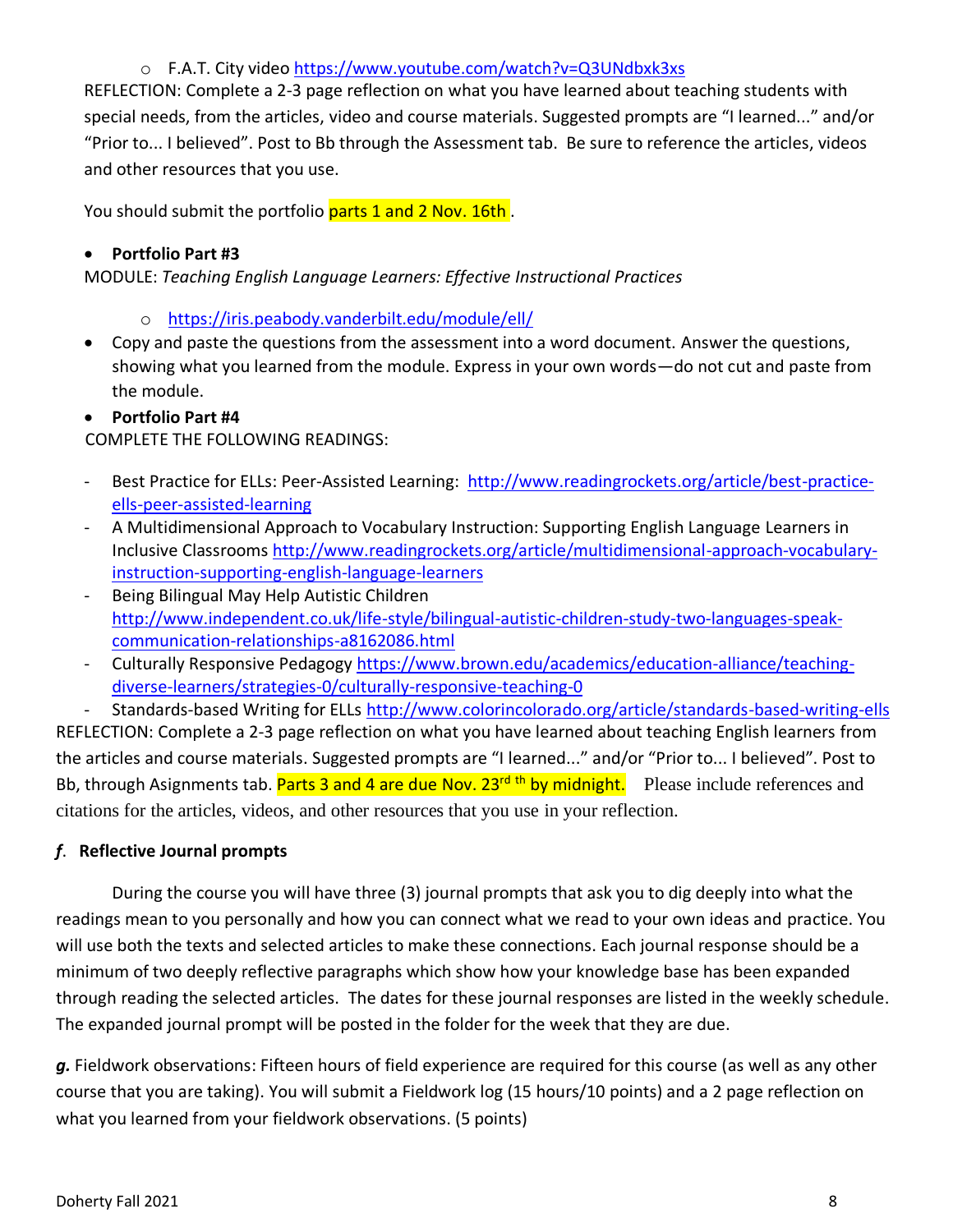### **Assignment Points**

| Course<br><b>Outcomes</b> | <b>Requirements &amp; Assignments</b>                                       | <b>Points</b> | Due Date                                                             |
|---------------------------|-----------------------------------------------------------------------------|---------------|----------------------------------------------------------------------|
| 1, 2, 3                   | Participation (discussion posts as well as<br>informed class contributions) | 15            | Weekly                                                               |
| 1                         | <b>Educational History</b>                                                  | 10            | Sept. 15th                                                           |
| 1, 2, 3                   | Reflective Journal responses                                                | 15            | <b>Weeks</b> 8, 10 and 11                                            |
| 1                         | Teacher Beliefs: Developing a Vision<br>Statement                           | 5             | Sept. 8 <sup>th</sup> draft<br>Final vision statement by<br>Dec. 1st |
| 1, 2, 3                   | Professional Issues for Teachers:<br>Roundtable discussion                  | 20            | Oct. 27th                                                            |
| 1, 2, 3                   | SPED and ELL Portfolios ---- PBA                                            | 20            | Nov. 16 (Portfolio 1 &2)<br>Nov. 23 (Portfolio 3 & 4)                |
| 1, 2, 3                   | Fieldwork hours<br>Reflection on Fieldwork                                  | 10<br>5       | Dec. 7th                                                             |
|                           |                                                                             | 100           |                                                                      |

## **3. Grading Policies**

At George Mason University course work is measured in terms of quantity and quality. A credit normally represents one hour per week of lecture or recitation or not fewer than two hours per week of laboratory work throughout a semester. The number of credits is a measure of quantity. The grade is a measure of quality. The university-wide system for grading graduate courses is as follows:

| Grade        | <b>GRADING</b> | <b>Grade Points</b> | <b>Interpretation</b>                           |
|--------------|----------------|---------------------|-------------------------------------------------|
| $A+$         | $=100$         | 4.00                |                                                 |
| $\mathbf{A}$ | 94-99          | 4.00                | Represents mastery of the subject through       |
| $A -$        | 90-93          | 3.67                | effort beyond basic requirements                |
| $B+$         | 85-89          | 3.33                | Reflects an understanding of and the ability to |
| B            | 80-84          | 3.00                | apply theories and principles at a basic level  |
| $C^*$        | 70-79          | 2.00                | Denotes an unacceptable level of understanding  |
| $F^*$        | $69$           | 0.00                | and application of the basic elements of the    |
|              |                |                     | course                                          |

*\*Remember: A course grade less than B requires that you retake the course.*

**Note: "C" is not satisfactory for a licensure course; "F" does not meet requirements of the Graduate School of Education**

#### **4. Other Expectations**

#### **APA format:**

All written papers are **expected to be double-spaced, with 1" margins, and in 12-point font** (Times New Roman, Calibri, or Arial). APA format is expected. If you do not have a 7<sup>th</sup> Edition APA manual, please use the APA website [\(http://www.apastyle.org/\)](http://www.apastyle.org/) or the OWL at Purdue as a resource [\(http://owl.english.purdue.edu/owl/resource/560/01/\)](http://owl.english.purdue.edu/owl/resource/560/01/).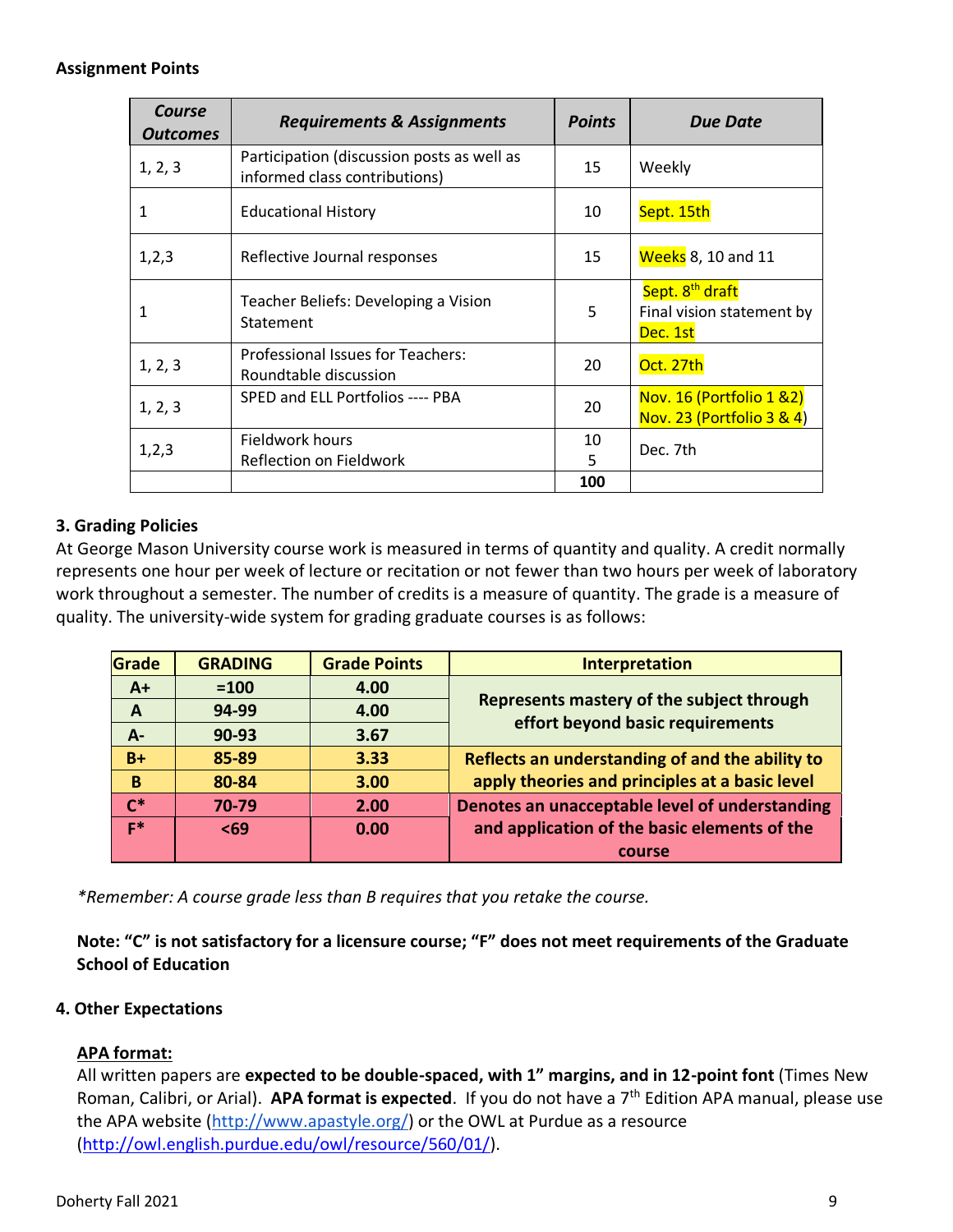**\*Please Note:** The GMU Writing Center offers online support via email. They will provide feedback on your writing within one hour. Graduate and professional writing can be difficult; I encourage you to take advantage of this service. [http://writingcenter.gmu.edu/?page\\_id=177](http://writingcenter.gmu.edu/?page_id=177)

### **Late work policy:**

It is expected that all class assignments will be submitted on time to the correct location: **late assignments will not receive full credit**. All assignments must be submitted via **Blackboard** on the due date stated within the syllabus. If extraordinary circumstances prevent you from submitting your work in a timely manner, **it is your responsibility to contact the instructor as soon as possible after the circumstances occur and make arrangements to complete your work.** It is up to the discretion of the instructor to approve the late/makeup work. Assignments turned in late without prior communication will receive an automatic deduction of one letter grade making the highest possible score equivalent to 80% (B).

### **Revise & Resubmit:**

If a student submits an assignment that may indicate limited understanding or confusion about the content as indicated by scoring on the assignment rubric, the instructor may request for a student to revise and resubmit the assignment based on feedback. This is an opportunity for a student to clarify understanding of the content and demonstrate growth. In most cases, the original assignment and revision will be averaged for a new final grade. The instructor will communicate with the student to determine a reasonable timeframe within which to complete the revision.

### **Professional Dispositions**

See<https://cehd.gmu.edu/students/polices-procedures/>

## **Notice of mandatory reporting of sexual assault, interpersonal violence, and stalking:**

As a faculty member, I am designated as a "Responsible Employee," and must report all disclosures of sexual assault, interpersonal violence, and stalking to Mason's Title IX Coordinator per University Policy 1202. If you wish to speak with someone confidentially, please contact one of Mason's confidential resources, such as Student Support and Advocacy Center (SSAC) at 703-380-1434 or Counseling and Psychological Services (CAPS) at 703-993-2380. You may also seek assistance from Mason's Title IX Coordinator by calling 703-993- 8730, or emailing [titleix@gmu.edu.](mailto:titleix@gmu.edu)

#### **TENTATIVE CLASS SCHEDULE:**

Note: Faculty reserves the right to alter the schedule as necessary, with notification to students. Content of some classes may be switched. Always work from the weekly folder posted on Course Content. **The folder will have the most up to date readings and assignments.**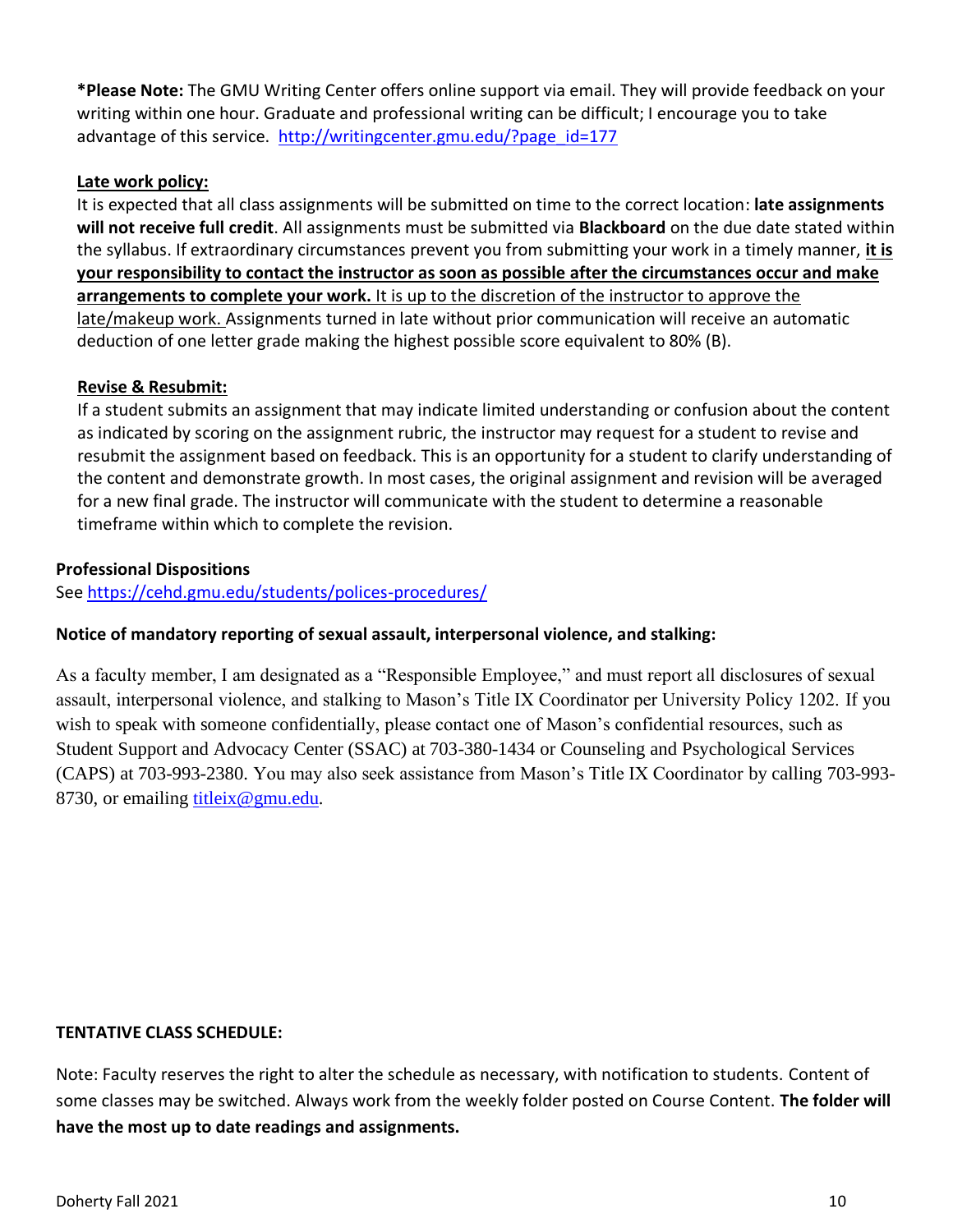| <b>Class</b>   | <b>Date</b>  | <b>Guiding Questions/Topics</b>         | Readings before class/Assignments Due                            |  |
|----------------|--------------|-----------------------------------------|------------------------------------------------------------------|--|
| $\mathbf{1}$   |              | What does foundations of                | Bb:                                                              |  |
|                | August 25    | education mean?                         | -"Willing to Be Disturbed" Ayers (2010)                          |  |
|                | Zoom         |                                         | -"Seeing the Student" Watson (2012)                              |  |
|                | 10:30-1:00   | Who are we as individuals?              |                                                                  |  |
|                |              |                                         | Anthology: Forward and Chapters 1-3 (pp. ix-                     |  |
|                |              | Who are we as future teachers?          | (27)                                                             |  |
|                |              |                                         |                                                                  |  |
| $\overline{2}$ |              | What are the purposes of school?        | Despite the Best Intentions (DTBI): Ch 1                         |  |
|                | Sept. 1      |                                         | Bb:                                                              |  |
|                | Zoom         | Who decides what purposes               | "Failure Factories" (2015)                                       |  |
|                | 10:30-1:00   | school serves?                          | Bring Graphic Organizer: Purposes of Schools                     |  |
|                |              |                                         | Guest speaker                                                    |  |
|                |              |                                         |                                                                  |  |
| $\overline{3}$ | Sept. 8      | Who are our students and how            | DTBI: Ch. 2                                                      |  |
|                |              | are they different from/alike each      | Anthology: Chapters 4-5 (pp.29-52)                               |  |
|                | Zoom         | other, us, and peers from decades       | Bb:                                                              |  |
|                |              | past?                                   | Choose 1:<br>$\bullet$                                           |  |
|                |              | *Considering Gender and Special         | Beyond the Dilemma of Difference                                 |  |
|                |              | <b>Needs</b>                            | (special needs/exceptionalities)                                 |  |
|                |              |                                         | Girls and the Curriculum- How schools                            |  |
|                |              |                                         | shortchange girls (gender)                                       |  |
|                |              |                                         | The boy-turn in research (gender)                                |  |
|                |              |                                         | <b>Brainstorming (Draft) for vision statement</b>                |  |
|                |              |                                         | due to me before class. We will be using it in                   |  |
|                |              |                                         | this class.                                                      |  |
| 4              | Sept. 15     | Who are our students and how            | Bb:                                                              |  |
|                |              | are they different from/alike each      | - Children's Defense Fund (read 2-3 families)                    |  |
|                | Asynchronous | other, us, and peers from decades       | -"Pedagogy of Poverty" Ladson-Billings                           |  |
|                |              | past?<br>*Considering Global Migration, | (2014) (From Big Lies text)<br>Work in your groups for next week |  |
|                |              | Poverty, and Race                       | presentation on gender differences                               |  |
|                |              |                                         | Anthology: Chapter 6                                             |  |
|                |              |                                         | <b>DUE: Educational history</b>                                  |  |
| 5              | Sept. 22     | For whom does school 'work'?            | DTBI: Ch. 3, 4                                                   |  |
|                |              | For whom does school not 'work'?        | Bb: Anthology: Chapters 7-9 (pp. 71-98)                          |  |
|                | Zoom         |                                         | Resnick (1995) "How Title I Money is                             |  |
|                |              | What are the major federal, state,      | Distributed" and "Commonwealth Institute:                        |  |
|                |              | and local policies impacting            | Weighing Support for VA's Students"                              |  |
|                |              | schools today?                          | Visit from librarian Anne Melville                               |  |
|                |              |                                         | Presentations from last week group work                          |  |
| 6              | Sept. 29     | What makes a good teacher? How          | Anthology: Ch 8                                                  |  |
|                |              | should students be taught?              | Bb Philosophies readings (one will be                            |  |
|                | Zoom         |                                         | chosen):                                                         |  |
|                |              |                                         | Noddings (care)                                                  |  |
|                |              |                                         | Montessori (constructivism)                                      |  |
|                |              |                                         | Skinner (behaviorism)                                            |  |
|                |              |                                         | Dewey (pragmatism)                                               |  |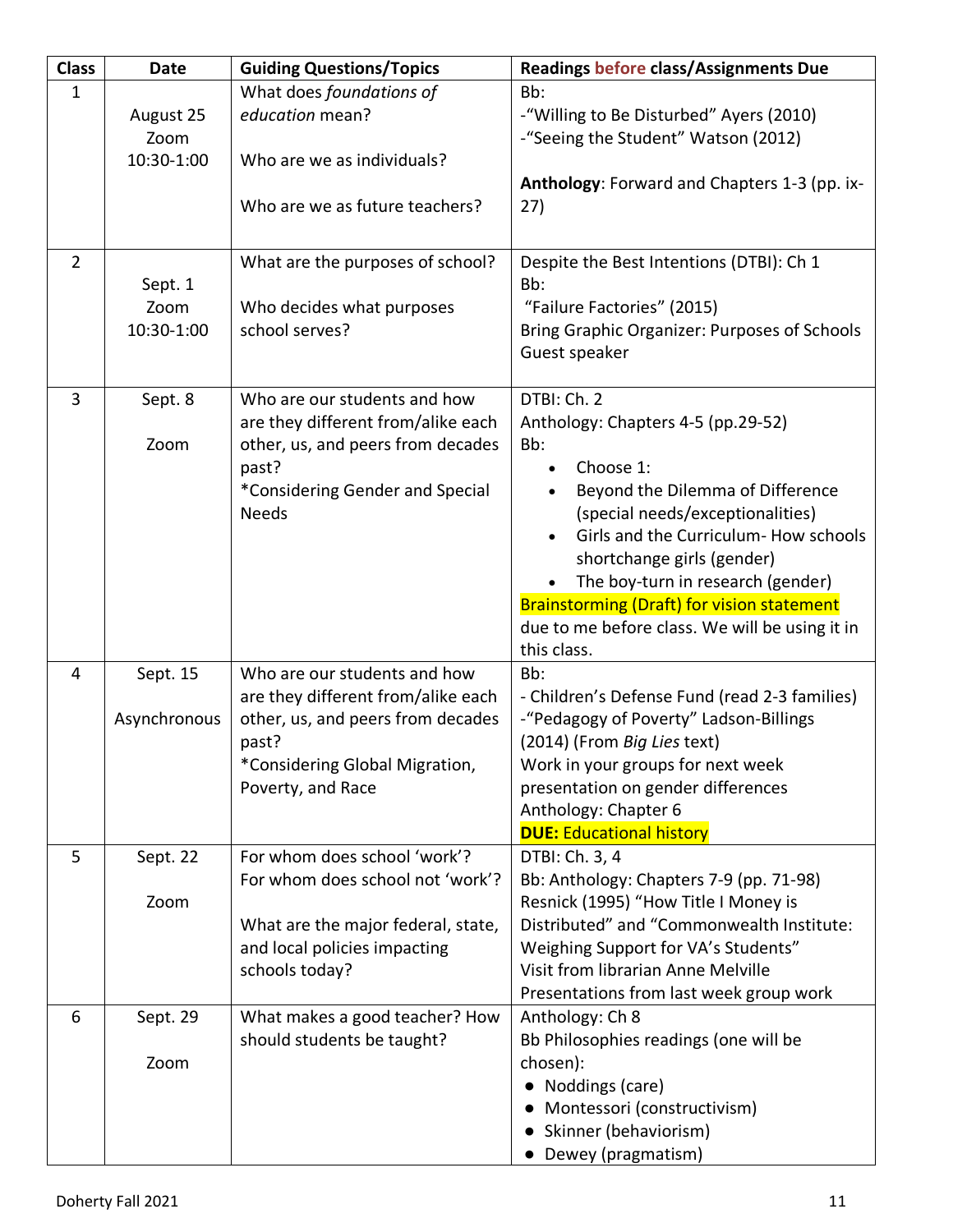|                |             |                                     | • Gay (Culturally Responsive Teaching)                                                 |  |
|----------------|-------------|-------------------------------------|----------------------------------------------------------------------------------------|--|
|                |             |                                     | Biffle (Whole Brain Teaching)                                                          |  |
| $\overline{7}$ | Oct. 6      | How should students be taught?      | Bb:                                                                                    |  |
|                |             |                                     | "The Common Core: Engine of Inequity"                                                  |  |
|                |             | What is most important for our      | (2014) (from Big Lies)                                                                 |  |
|                |             | students to learn?                  | "Common Core: Frequently Asked                                                         |  |
|                |             |                                     | Questions"                                                                             |  |
|                |             |                                     | "VDOE: Reaffirms support for SoLs, opposes                                             |  |
|                |             |                                     | imposition of Common Core"                                                             |  |
|                |             |                                     | Philosophy presentations                                                               |  |
| 8              | Oct. 13     | What is the best evidence of        | DTBI: Ch. 5 &6                                                                         |  |
|                |             | teacher success?                    | Anthology: Ch. 10-11 (pp.99-122)                                                       |  |
|                | Zoom        |                                     | Summary discussion of DTBI as foundation                                               |  |
|                |             |                                     | for looking at the best evidence of teacher                                            |  |
|                |             |                                     | success. Journal #1 DBTI                                                               |  |
|                |             |                                     | Bb:                                                                                    |  |
|                |             |                                     | VDOE (2015): Uniform performance                                                       |  |
|                |             |                                     | standards and evaluation criteria for teachers                                         |  |
|                |             |                                     | $(p. 1-13; 39-44)$                                                                     |  |
|                |             |                                     | Journal #1 DTBI                                                                        |  |
| 9              | Oct. 20     | Work on Roundtable                  | No new readings                                                                        |  |
|                | Asynchonous |                                     |                                                                                        |  |
|                |             |                                     |                                                                                        |  |
| 10             | Oct. 27     |                                     | Post your presentation on Discussion Board                                             |  |
|                |             | Roundtable discussions              | before class                                                                           |  |
|                |             |                                     | Journal #2: Special Education                                                          |  |
| 11             | Nov. 3      | What is the best evidence of        | Anthology: Ch. 10-11 (pp.99-122)                                                       |  |
|                |             | student learning?                   |                                                                                        |  |
|                |             |                                     | Journal #3: English learners                                                           |  |
| 12             | Nov. 10     | Focus on Special Education          | Attention-Deficit/Hyperactivity Disorder:<br>https://www.nami.org/getattachment/Learn- |  |
|                |             |                                     | More/Mental-Health-Fact-Sheet-Library/ADHD-                                            |  |
|                |             | You will read these articles which  | Fact-Sheet.pdf                                                                         |  |
|                |             | will prepare you for your portfolio | IDEA 2004 Close Up: Evaluation and Eligibility for                                     |  |
|                |             | Part 1 and 2.                       | Specific Learning Disabilities (SLD):                                                  |  |
|                |             |                                     | https://www.greatschools.org/gk/articles/evalua                                        |  |
|                |             |                                     | tion-and-eligibility-for-specific-learning-                                            |  |
|                |             |                                     | disabilities/                                                                          |  |
|                |             |                                     | Language-Based Learning Disabilities:                                                  |  |
|                |             |                                     | https://www.asha.org/public/speech/disorders/L                                         |  |
|                |             |                                     | <b>BLD.htm</b>                                                                         |  |
|                |             |                                     | Learning Disabilities:                                                                 |  |
|                |             |                                     | http://www.parentcenterhub.org/wp-                                                     |  |
|                |             |                                     | content/uploads/repo items/fs7.pdf<br>Submit parts 1 & 2 of portfolio by Nov. 16       |  |
| 13             | Nov. 17     | Focus on English language           | Best Practice for ELLs: Peer-Assisted Learning:                                        |  |
|                |             | learners                            | http://www.readingrockets.org/article/best-                                            |  |
|                |             |                                     | practice-ells-peer-assisted-learning                                                   |  |
|                |             |                                     | A Multidimensional Approach to Vocabulary                                              |  |
|                |             |                                     | Instruction: Supporting English Language                                               |  |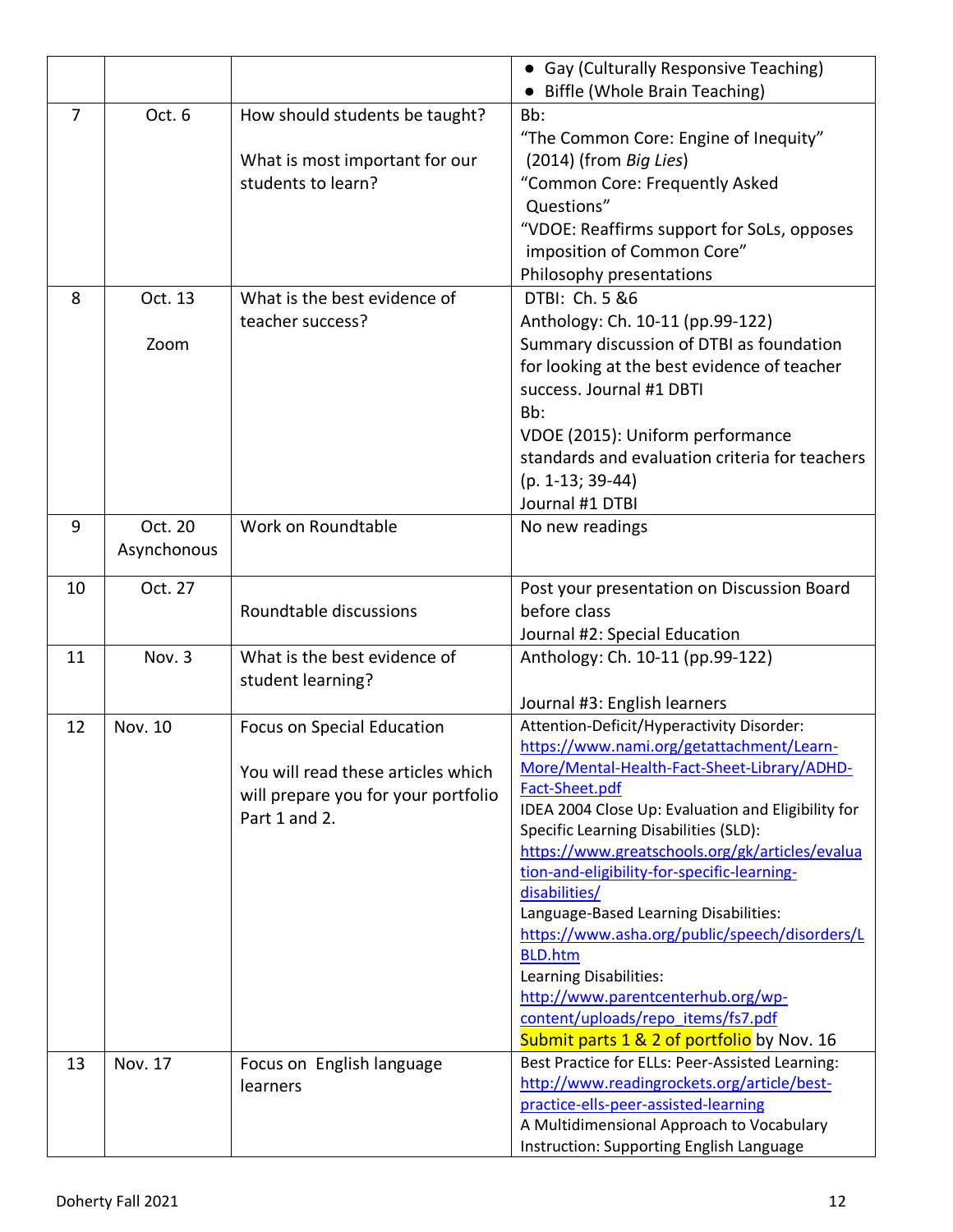|    |        |                                  | Learners in Inclusive Classrooms                                             |  |
|----|--------|----------------------------------|------------------------------------------------------------------------------|--|
|    |        |                                  | http://www.readingrockets.org/article/multidim                               |  |
|    |        |                                  | ensional-approach-vocabulary-instruction-                                    |  |
|    |        |                                  | supporting-english-language-learners                                         |  |
|    |        |                                  | Being Bilingual May Help Autistic Children                                   |  |
|    |        |                                  | http://www.independent.co.uk/life-                                           |  |
|    |        |                                  | style/bilingual-autistic-children-study-two-                                 |  |
|    |        |                                  | languages-speak-communication-relationships-                                 |  |
|    |        |                                  | a8162086.html                                                                |  |
|    |        |                                  | <b>Culturally Responsive Pedagogy</b>                                        |  |
|    |        |                                  | https://www.brown.edu/academics/education-                                   |  |
|    |        |                                  | alliance/teaching-diverse-learners/strategies-                               |  |
|    |        |                                  | 0/culturally-responsive-teaching-0                                           |  |
|    |        |                                  |                                                                              |  |
|    |        |                                  | Submit parts 3 & 4 of portfolio by Nov. 23                                   |  |
| 14 | Dec. 1 | Last class                       | Anthology: Ch 19 and 21                                                      |  |
|    |        | Who are we as future teachers?   | Epilogue                                                                     |  |
|    |        |                                  |                                                                              |  |
|    |        |                                  |                                                                              |  |
|    |        | How do we organize to best serve |                                                                              |  |
|    |        | our students and our profession? |                                                                              |  |
|    |        | Questions about the portfolio    |                                                                              |  |
|    |        |                                  |                                                                              |  |
| 15 | Dec. 8 | Final date for all assignments   | <b>Final Teacher Belief Statement due. See</b>                               |  |
|    |        |                                  | <b>Assignment tab for details</b>                                            |  |
|    |        |                                  | All assignments, due to Blackboard by Dec.<br>7th at midnight to get credit. |  |

# **Core Values Commitment**

The College of Education and Human Development is committed to collaboration, ethical leadership, innovation, research-based practice, and social justice. Students are expected to adhere to these principles: [http://cehd.gmu.edu/values/.](http://cehd.gmu.edu/values/)

#### **GMU Policies and Resources for Students**

#### *Policies*

- Students must adhere to the guidelines of the Mason Honor Code (see <https://catalog.gmu.edu/policies/honor-code-system/> ).
- Students must follow the university policy for Responsible Use of Computing (see [http://universitypolicy.gmu.edu/policies/responsible-use-of-computing/\)](http://universitypolicy.gmu.edu/policies/responsible-use-of-computing/).
- Students are responsible for the content of university communications sent to their Mason email account and are required to activate their account and check it regularly. All communication from the university, college, school, and program will be sent to students **solely** through their Mason email account.
- Students with disabilities who seek accommodations in a course must be registered with George Mason University Disability Services. Approved accommodations will begin at the time the written letter from Disability Services is received by the instructor (see <https://ds.gmu.edu/>).